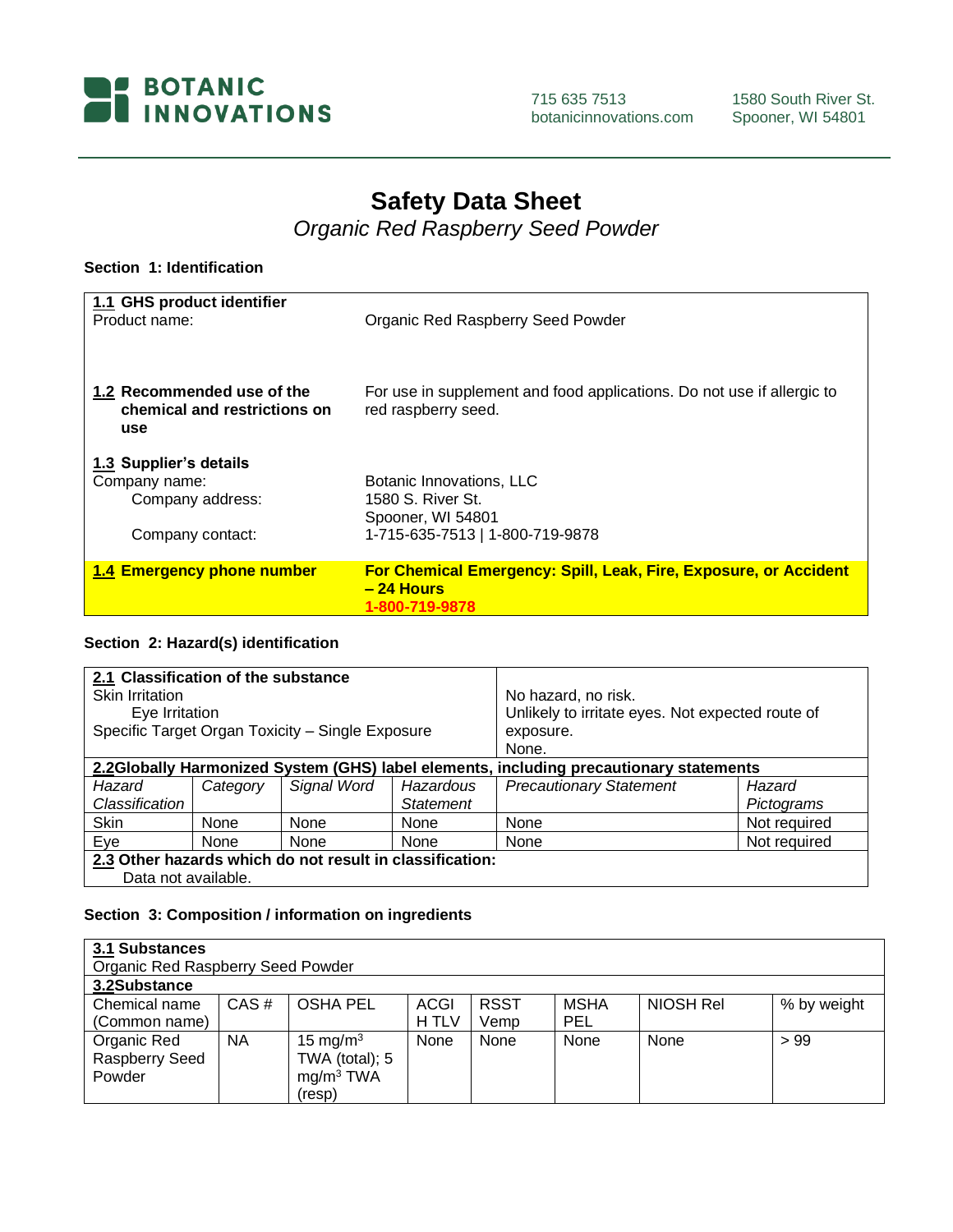## **Section 4: First-aid measures**

| 4.1 Description of necessary first-aid measures:                                         |                                                                                                                                                                                                              |  |  |
|------------------------------------------------------------------------------------------|--------------------------------------------------------------------------------------------------------------------------------------------------------------------------------------------------------------|--|--|
| Eye Contact:                                                                             | • Check for and remove any contact lenses. Immediately flush eyes with<br>running water for at least 15 minutes, keeping eyelids open. Cold water may<br>be used. If symptoms persist get medical attention. |  |  |
| <b>Skin Contact:</b>                                                                     | • Not expected to be irritating or sensitizing.                                                                                                                                                              |  |  |
| Inhalation:                                                                              | • Remove victim immediately from source of exposure. Seek medical attention.                                                                                                                                 |  |  |
| Ingestion:                                                                               | • Not expected to be toxic.                                                                                                                                                                                  |  |  |
| 4.2 Indication of immediate medical attention and special treatment needed if necessary. |                                                                                                                                                                                                              |  |  |
| None known.                                                                              |                                                                                                                                                                                                              |  |  |

#### **Section 5: Fire-fighting measures**

| 5.1 Flash Point:                                                                                      |
|-------------------------------------------------------------------------------------------------------|
| NA.                                                                                                   |
| 5.2 Suitable extinguishing media:                                                                     |
| Extinguish using appropriate materials: foam, CO <sub>2</sub> , dry chemical, water fog.              |
| 5.3 Specific hazards arising from the chemical:                                                       |
| Dust clouds in a confined area are known to explode if near an ignition source. Avoid dust dispersal. |
| 5.4 Special protective actions for fire-fighters:                                                     |
| Do not disperse dust into air. A direct stream of water could cause a dust cloud and explode given an |
| ignition source.                                                                                      |

## **Section 6: Accidental release measures**

| 6.1 Personal precautions, protective equipment and emergency procedures<br>Wear protective clothing, wear protective breathing apparatus, follow general fire precautions indicated in<br>the workplace. |
|----------------------------------------------------------------------------------------------------------------------------------------------------------------------------------------------------------|
| <b>6.2 Environmental precautions</b>                                                                                                                                                                     |
| Do not allow product to reach sewage system or any waterways. Inform respective authorities in case of                                                                                                   |
| spillage into waterways or sewage system.                                                                                                                                                                |
| 6.3 Methods and materials for containment and cleaning up                                                                                                                                                |
| Avoid creating a dust cloud as dust clouds are known to explode in confined areas with an appropriate                                                                                                    |
| ignition source. Sweep up in accordance with local, state, and federal regulations.                                                                                                                      |

#### **Section 7: Handling and storage**

| 7.1 Precautions for safe handling                                                                         |
|-----------------------------------------------------------------------------------------------------------|
| Handle in accordance with good industrial hygiene and safety practice. Ensure good ventilation or exhaust |
| in workplace. Avoid creating a dust cloud and do not handle near ignition sources.                        |
| 7.2 Conditions for safe storage, including any incompatibles                                              |
|                                                                                                           |

Store in tightly closed original container in a dry and cool place.

## **Section 8: Exposure control / personal protection**

| 8.1 Control parameters                                                                                    |
|-----------------------------------------------------------------------------------------------------------|
| Not specific.                                                                                             |
| Nuisance dusts – OSHA PEL: 15mg/m <sup>3</sup> TWA (total), 5mg/m <sup>3</sup> TWA (resp)*                |
| *CDC, NIOSH Pocket Guide to Chemical Hazards                                                              |
| 8.2 Appropriate engineering controls                                                                      |
| Provide appropriate exits from rooms containing material. Ensure rooms are well-ventilated to avoid dusty |
| situations.                                                                                               |
| 8.3 Individual protection measures, such as personal protective equipment (PPE)                           |
| General: Goggles, lab coat, gloves, hairnet, dust/mist type mask recommended.                             |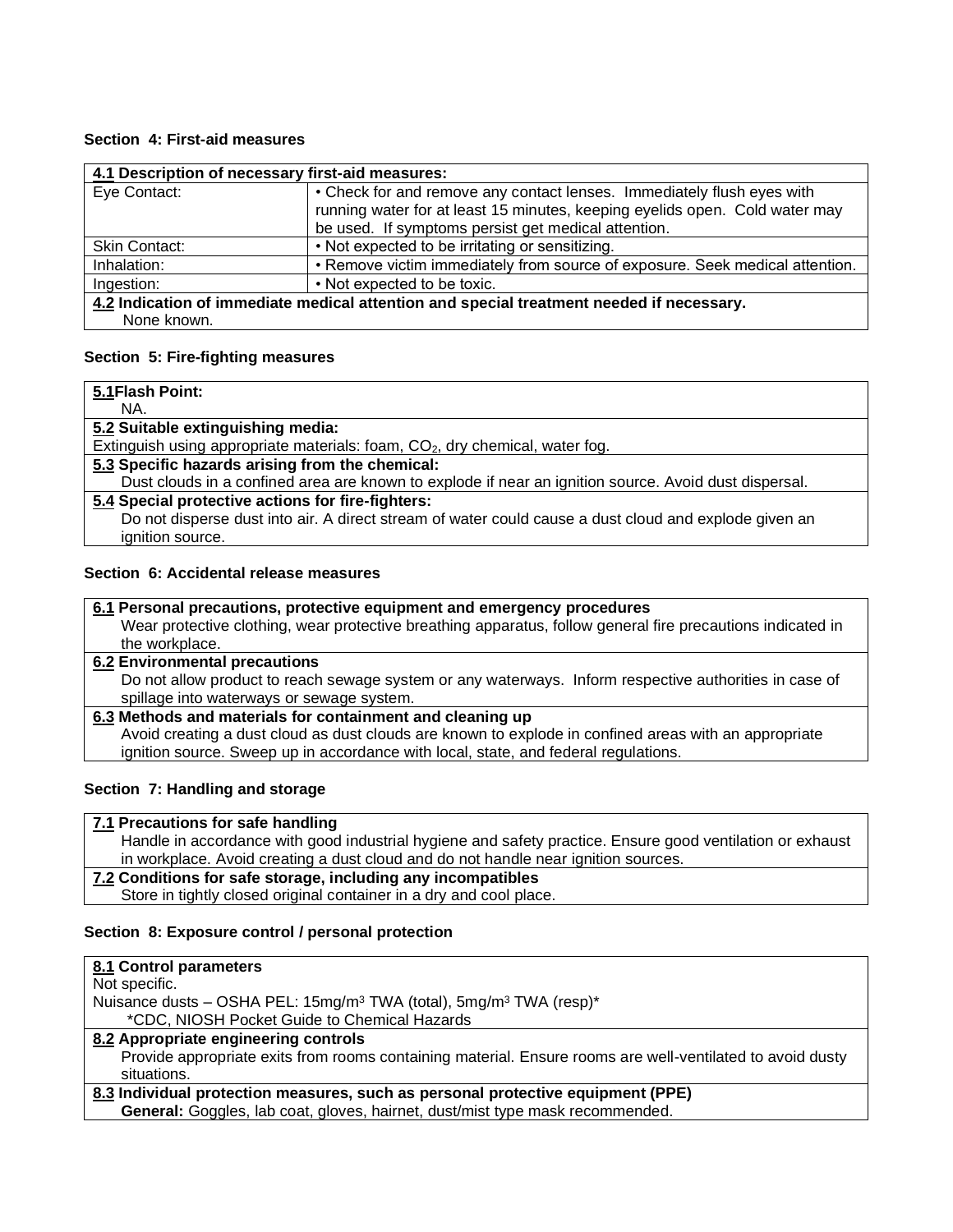**Other protection:** For prolonged or repeated contact use suitable gloves; use approved safety goggles or face shield; wear appropriate clothing to prevent possibility of skin contact; wash at the end of each work shift and before eating, smoking, and using the toilet.

#### **Section 9: Physical and chemical properties**

| <b>Physical State:</b>                        | Powder.                               |
|-----------------------------------------------|---------------------------------------|
| Appearance:                                   | Light to dark reddish-orange colored. |
| Odor:                                         | Characteristic.                       |
| Melting:                                      | ΝA                                    |
| <b>Boiling Point:</b>                         | NА                                    |
| Flash Point:                                  | $>290^\circ$ F                        |
| Flammability:                                 | ΝA                                    |
| Upper/lower flammability or explosive limits: | ΝA                                    |
| Vapor pressure:                               | <b>NA</b>                             |
| Bulk density:                                 | <b>NA</b>                             |
| Specific Gravity:                             | <b>NA</b>                             |
| Solubility (ies) in water 20 C:               | <b>NA</b>                             |
| Decomposition temperature:                    | Not available.                        |
| Aerobic Plate Count:                          | NMT 10,000 cfu/g                      |
| Yeast and Mold:                               | NMT 1,000 cfu/g                       |
| E. coli by MPN:                               | Not detected.                         |

## **Section 10: Stability and reactivity**

| 10.1 Chemical stability                                                                              |
|------------------------------------------------------------------------------------------------------|
| Stable under normal temperature and pressure.                                                        |
| <b>10.2 Chemical reactivity</b>                                                                      |
| Does not react with water. Will explode if enough dust dispersion occurs in a confined space with an |
| ignition source.                                                                                     |
| 10.3 Conditions to avoid                                                                             |
| Dust clouds near ignition sources.                                                                   |
| 10.4 Hazardous decomposition products                                                                |
| Not known.                                                                                           |

## **Section 11: Toxicological information**

| <b>11.1 Substance</b>                                                             |                                                                   |                                                                                               |  |  |
|-----------------------------------------------------------------------------------|-------------------------------------------------------------------|-----------------------------------------------------------------------------------------------|--|--|
| a) No toxic data recorded.                                                        | No data available for acute toxicity. No data found in literature |                                                                                               |  |  |
|                                                                                   | search.                                                           |                                                                                               |  |  |
| b) Skin corrosion / irritation                                                    | No data available for adult skin.                                 |                                                                                               |  |  |
| c) Serious eye damage / irritation                                                | No data available.                                                |                                                                                               |  |  |
| d) Respiratory or skin sensitization                                              | Not expected route of exposure.                                   |                                                                                               |  |  |
| e) Germ cell mutagenicity                                                         | No data available.                                                |                                                                                               |  |  |
| f) Carcinogenicity                                                                | IARC:                                                             | Not classified as a human carcinogen.                                                         |  |  |
|                                                                                   | ACGIH:                                                            | Not classified as a human carcinogen.                                                         |  |  |
|                                                                                   | NTP:                                                              | Not classified as a human carcinogen.                                                         |  |  |
|                                                                                   | OSHA:<br>Not classified as a human carcinogen.                    |                                                                                               |  |  |
| 11.2 Information on the likely routes of exposure                                 |                                                                   |                                                                                               |  |  |
| Inhalation.                                                                       |                                                                   |                                                                                               |  |  |
| 11.3 Symptoms related to the physical, chemical and toxicological characteristics |                                                                   |                                                                                               |  |  |
| To the best of our knowledge, this substance is not considered toxic.             |                                                                   |                                                                                               |  |  |
|                                                                                   |                                                                   | 11.4 Delayed and immediate effects and also chronic affects from short and long term exposure |  |  |
| Not determined.                                                                   |                                                                   |                                                                                               |  |  |
| 11.5 Numerical measures of toxicity (such as acute toxicity estimates)            |                                                                   |                                                                                               |  |  |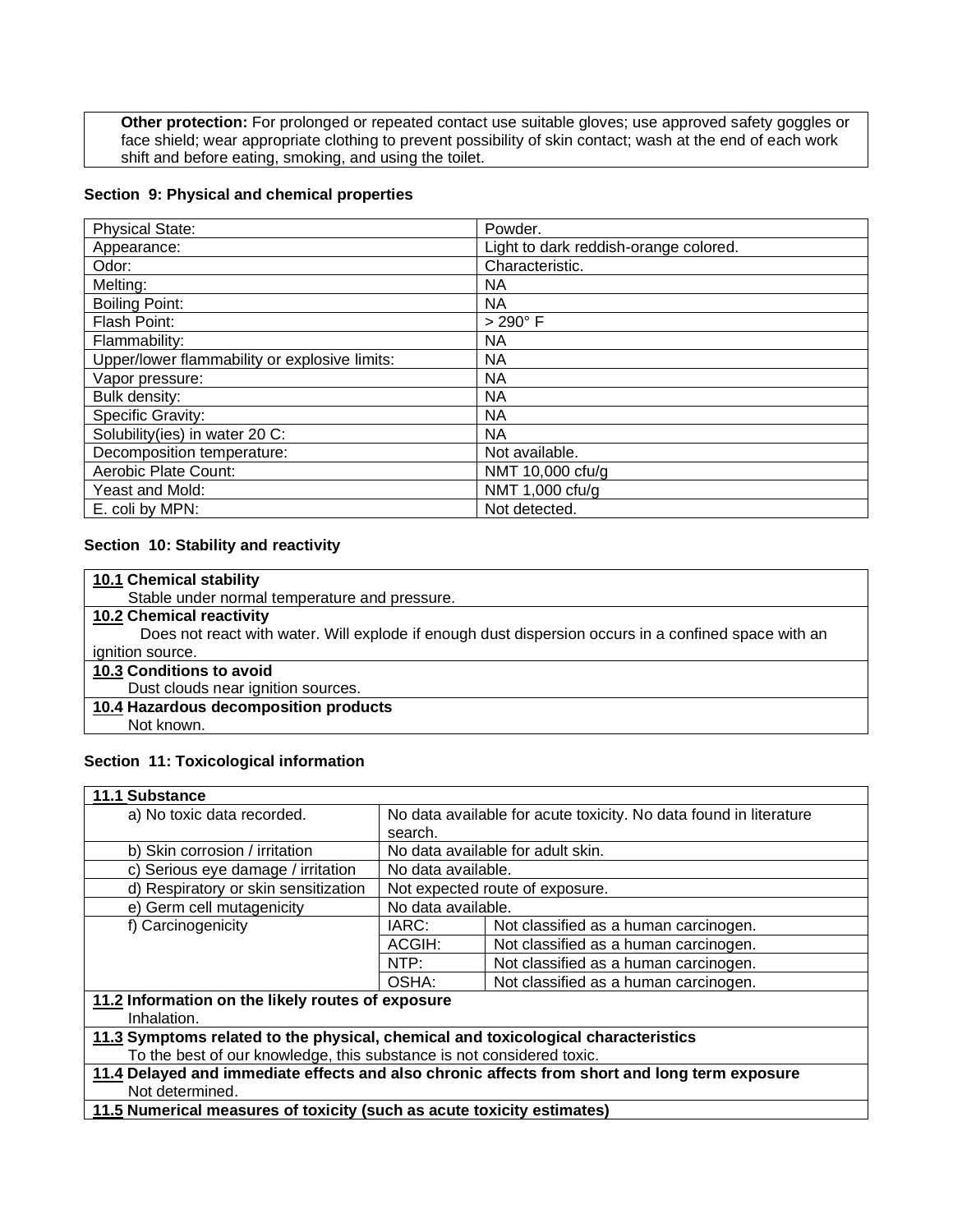| Not determined.          |  |
|--------------------------|--|
| 11.6 Interactive effects |  |
| Unknown.                 |  |

## **Section 12: Ecological information**

|                                                                                                     | 12.1 Info summary of Ecological information |  |  |  |  |
|-----------------------------------------------------------------------------------------------------|---------------------------------------------|--|--|--|--|
| The ingredient is not classified as environmentally hazardous. However, this does not exclude the   |                                             |  |  |  |  |
| possibility that large or frequent spills can have a harmful or damaging effect on the environment. |                                             |  |  |  |  |
| 12.2 Eco-toxicological properties of specific substances                                            |                                             |  |  |  |  |
| See each category below for specific substances.                                                    |                                             |  |  |  |  |
| 12.3 Toxicity                                                                                       |                                             |  |  |  |  |
| Eco-toxicity (aquatic and terrestrial, where available):                                            |                                             |  |  |  |  |
|                                                                                                     |                                             |  |  |  |  |
| Acute Fish Toxicity:                                                                                |                                             |  |  |  |  |
| LC50 - not available.                                                                               |                                             |  |  |  |  |
| $LC50$ – not available.                                                                             |                                             |  |  |  |  |
| Toxicity to aquatic plants- not available.                                                          |                                             |  |  |  |  |
| Toxicity to microorganisms- not available.                                                          |                                             |  |  |  |  |
| Toxicity Threshold - Unknown.                                                                       |                                             |  |  |  |  |
|                                                                                                     |                                             |  |  |  |  |
| Summary: Not known as toxic.                                                                        |                                             |  |  |  |  |
| 12.4 Persistence and degradability                                                                  |                                             |  |  |  |  |
| <b>Substance</b>                                                                                    | Known to be biodegradable.                  |  |  |  |  |
| 12.5 Bio-accumulative potential                                                                     |                                             |  |  |  |  |
| <b>Substance</b>                                                                                    | Not bio-accumulating.                       |  |  |  |  |
| 12.6 Mobility in soil                                                                               |                                             |  |  |  |  |
| <b>Substance</b>                                                                                    | Unknown.                                    |  |  |  |  |
| 12.7 Other adverse effects                                                                          |                                             |  |  |  |  |
| <b>Substance</b>                                                                                    | Unknown.                                    |  |  |  |  |

#### **Section 13: Disposal considerations**

#### **13.1 Disposal methods**

Observe all federal, state and local environmental regulations. Member State specific and Community specific provisions must be considered. Considering the relevant known environmental and human health hazards of the material, review and implement appropriate technical and procedural wastewater and waste disposal measures to prevent occupational exposure and environmental release. It is recommended that waste minimization be practiced. The best available technology should be utilized to prevent environmental release. This may include destructive techniques for waste and wastewater. In extreme situation, contact a licensed professional waste disposal service to dispose of this material.

## **Section 14: Transportation information**

| 14.1 UN Number                        |
|---------------------------------------|
| Not regulated.                        |
| 14.2 UN Proper Shipping Name          |
| Consumer commodity.                   |
| 14.3 Transportation hazard class(es): |
| None.                                 |
| 14.4 Packing group, if applicable     |
| None.                                 |
| 14.4.1 Marking requirements           |
| Not required for retail packages.     |
| <b>14.5 Environmental hazards</b>     |